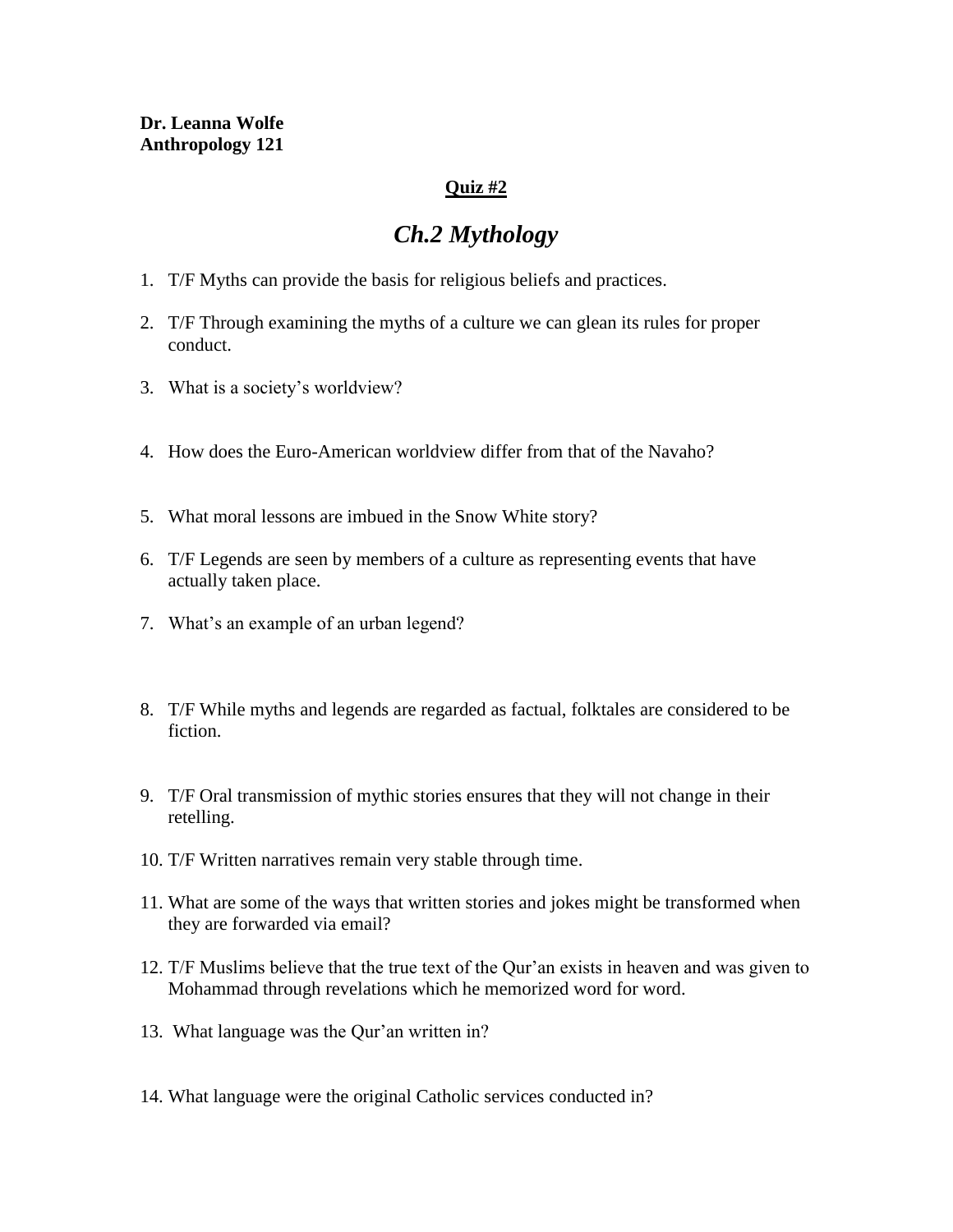- 15. In what ways do the Genesis stories reflect the Judeo-Christian worldview?
- 16. T/F The early Catholics were very concerned that followers read the bible for themselves.
- 17. T/F There is no single myth which exists cross-culturally.
- 18. What are some of the ways that myths can be analyzed?
- 19. What themes are common in myths?
- 20. What characteristics are commonly found in tricksters?
- 21. What elements are found in the hero's journey (monomyth)?
- 22. What are some examples of films that are organized around the monomyth structure?

# *Ch. 3 Religious Symbols*

- 1. T/F The world of religion is a symbolic world.
- 2. What is *displacement*?
- 3. T/F Most symbols have a direct connection with the things that they refer to.
- 4. T/F Symbols can be used to stand for concepts that exist only in our minds.
- 5. The swastika has been used in several religious systems. Name three.
- 6. How has the pentagram been used?
- 7. T/F The cross was originally associated with pagan practices.
- 8. What cross shows the crucifixion scene?
- a. Protestant b. United Methodist c. Roman Catholic d. Orthodox Church
- 9. T/F The cross was the most important Christian symbol.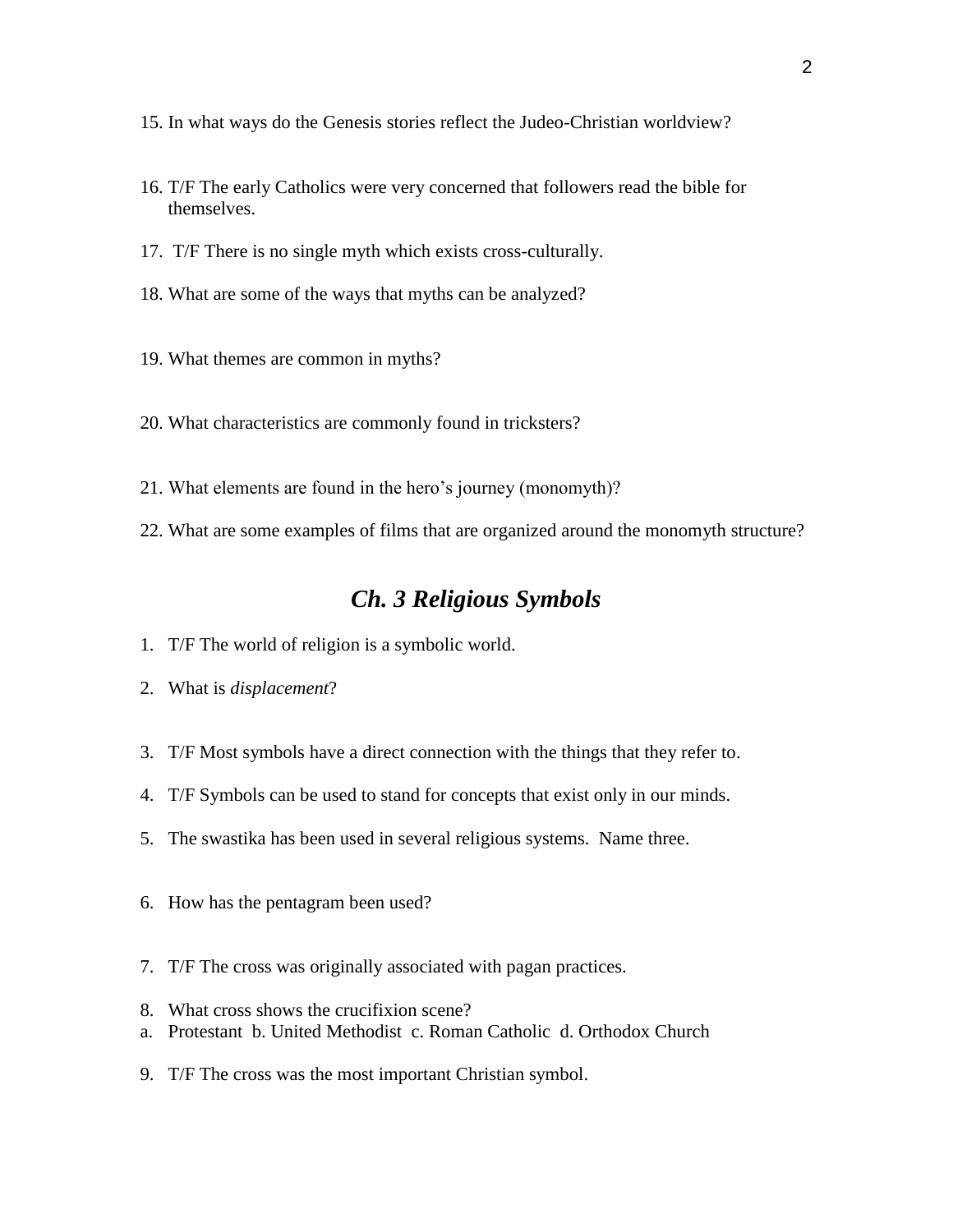- 10. T/F Ancient Roman and Mayan statues were often colored in bright paint.
- 11. What color do brides wear in your culture?
- 12. T/F Not all cultures recognize the same colors.
- 13. Considering the different roles you play in your life, how do you adapt your appearance to fit into each of these?
- 14. How many (if any) piercings and tattoos do you have? Do they symbolize something to you?
- 15. How did the practice of tattooing come to Euro-American culture?
- 16. What are some examples of how human cultures have altered their bodies.
- 17. How long is a week?
- 18. How long does the Jewish mourning practice of *shiva* last?
- 19. T/F The religious systems of the Australian Aborigines are focused on expressions of sacred time and space.
- 20. What is the state of the earth during Australian Aboriginal *Dream Time*?
- 21. T/F During *Dream Time* humans and animals are descended from the same supernatural beings.
- 22. When can the flesh of Australian Aboriginal totemic animals be eaten?
- 23. What raw foods do you eat? What foods would you only eat if they were cooked? Where do these ideas come from?
- 24. How is music used in ritual?
- 25. What is the easiest to memorize?
- a. poetry b. prose c. song lyrics
- 26. T/F The emotional meaning of different musical forms is universal.